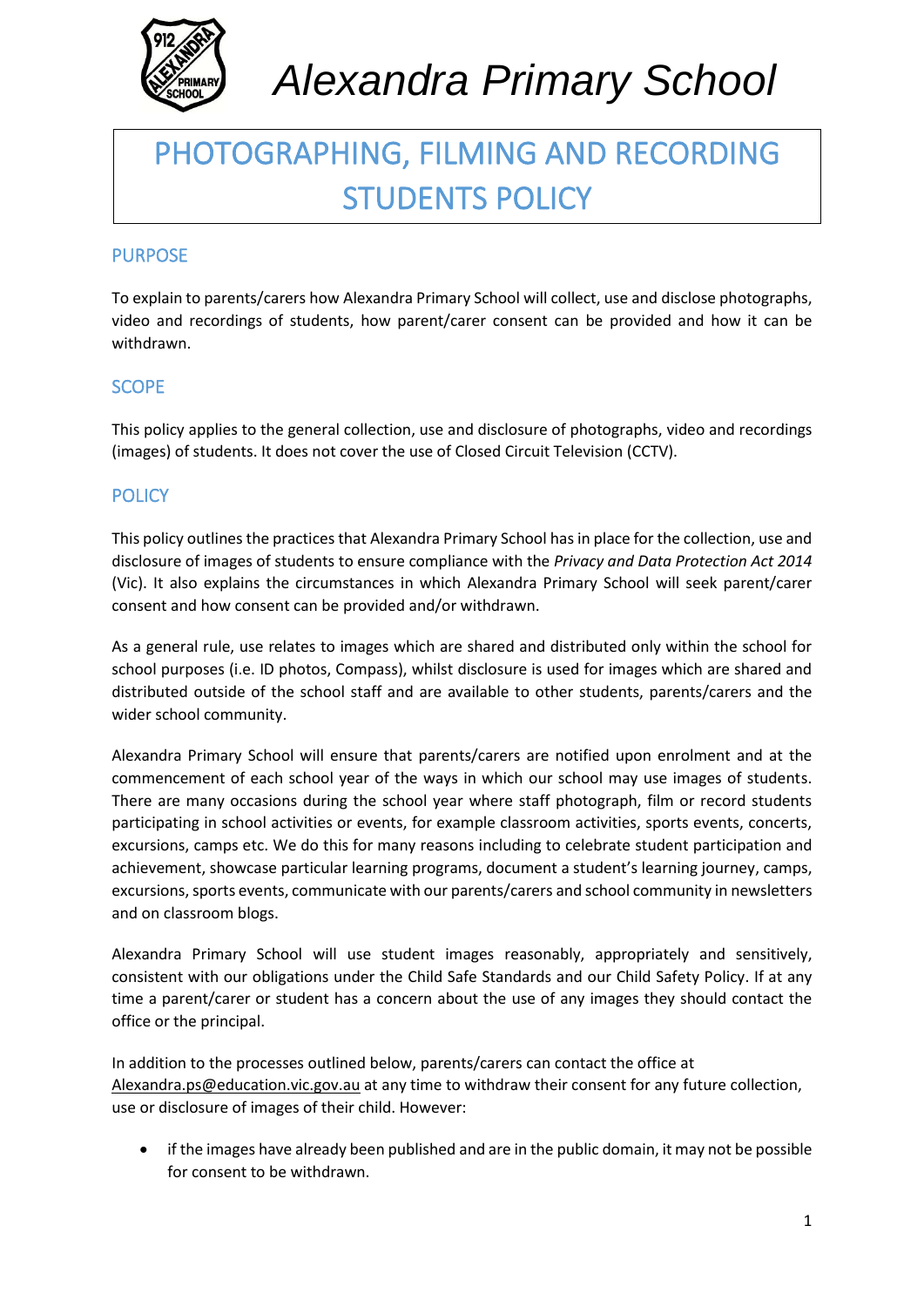

- There may be occasions when the school will record whole of school or large group events and make those recordings available to the school community upon request, such as the school concert, speech nights, sports events etc, and if your child participates, they may appear in these recordings which will be available to the whole school community.
- The school can still collect, use and disclose images in circumstances where consent is not required (see below for more information).

# Official school photographs

Each year Alexandra Primary School will arrange for a professional photographer to take official school photographs of students. This will generally involve both class photos and individual photos being taken.

Official school photographs may be:

- purchased by parents/carers
- used for school identification cards
- stored on CASES21 for educational and administrative purposes.

Alexandra Primary School will notify parents/carers in advance of the official school photographs being taken to give them an opportunity to decide whether their child will be included in the official school photographs.

Parents/carers who choose to opt-out of having their child participate in official school photographs must the office at Alexandra.ps@education.vic.gov.au before the date photos are scheduled to be taken to advise that their child will not participate. There is no obligation on any parent or carer to purchase any photographs taken.

# Images for use and disclosure within the school community and ordinary school communications

From time to time Alexandra Primary School may photograph, film or record students to use within the school community, including:

- in the school's communication, learning and teaching tools (for example, emails, classroom blogs or apps that can only be accessed by students, parents or school staff with passwords eg Sentral.
- for display in school classrooms, on noticeboards etc
- in the school's newsletter
- to support student's health and wellbeing (eg photographs of pencil grip to assist in OT assessments)

An Annual Consent Form and Collection Notice will be distributed to parents/carers on enrolment and also at the beginning of each school year.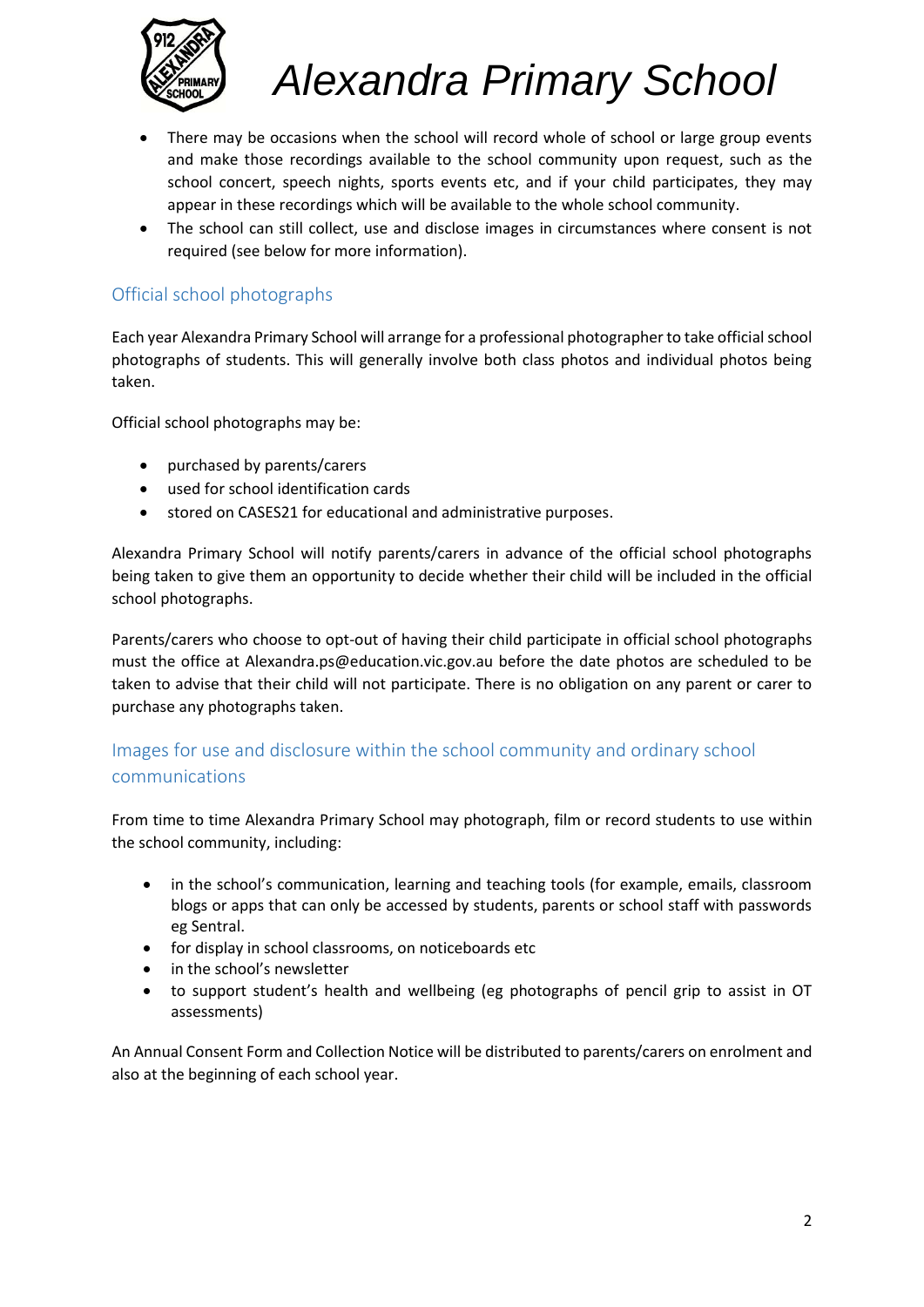

# Images to be used or disclosed outside the school community

#### **External use or disclosure by the school**

Photographs, video or recordings of students may also be used in publications that are accessible to the public, including:

- on the school's website including in the school newsletter which is publicly available on the website.
- on the school's social media accounts.

The Annual Consent Form and Collection Notice also covers these types of uses and will be distributed to parents/carers on enrolment and also at the beginning of each school year. We will notify you individually if we are considering using any images of your child for specific advertising or promotional purposes.

#### **Media**

The media, or the Department of Education and Training's media team, may seek to photograph, film or record students for a news story or school event. This may include broadcast media, online or social media or print media, including newspapers and magazine publications.

When our school receives such requests Alexandra Primary School will:

- provide parents/carers with information about the organisation involved and when/for what purposes the photography, filming or recording will occur
- seek prior, express parent/carer consent in writing.

Students will only be photographed, filmed or recorded by the media at school if express consent is provided for that specific media event. Neither the school nor the Department own or control any photographs, video or recordings of students taken by the media.

#### **Other external collection, use or disclosure**

If there is a situation which will involve the collection, use or disclosure of images of students by or to third parties which is not otherwise covered by this policy, Alexandra Primary School will:

- provide parents/carers with information about the event or activity, the organisation involved and when the photography, filming or recording will occur
- seek prior, express parent/carer consent in writing.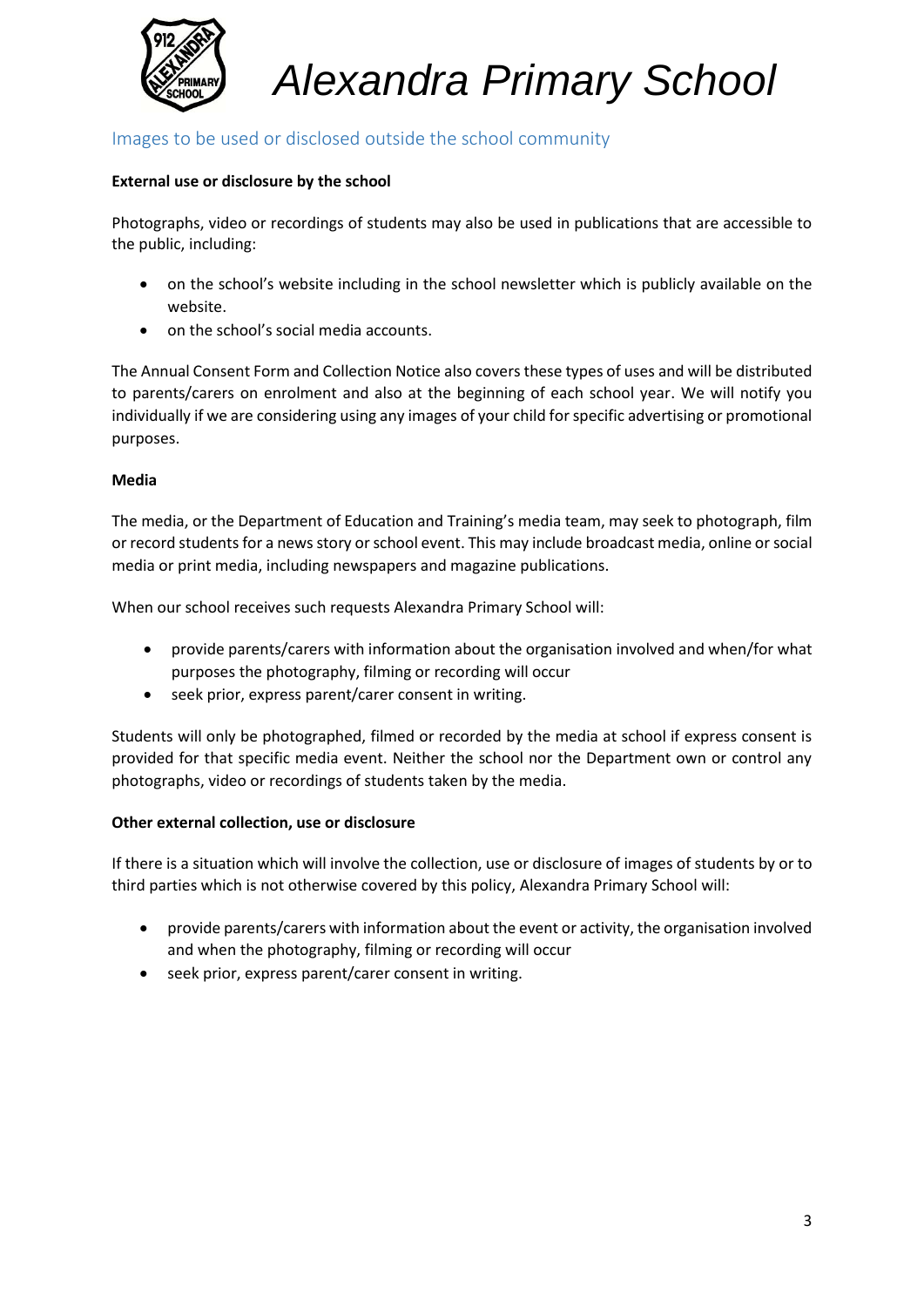

# School performances, sporting events and other school approved activities

Alexandra Primary School requests that parents/carers, students and invited guests who photograph, film or record school activities only do so for their own personal use and do not publish the images in any form, including on social media, without the prior consent of persons whose children also appear in the images.

Neither the school nor the Department own or control any images of students taken by parents/carers, students or their invited guests at school activities.

#### Images to manage student behaviour or fulfil our school's legal obligations

On occasion it may be necessary for school staff to photograph, film or record students when necessary to:

- fulfil legal obligations, including to:
	- $\circ$  take reasonable steps to reduce the risk of reasonably foreseeable harm to students staff and visitors (duty of care)
	- $\circ$  provide a safe and suitable workplace (occupational health and safety law)
- for identification purposes, when necessary to implement discipline and/or behaviour management policies.

Alexandra Primary School does not require or obtain consent from parents/carers or students to photograph, film or record students for these reasons. However, when Alexandra Primary School photographs, films or records a student for any of these purposes, staff will only collect and use such images in a way that is reasonable and appropriate in the circumstances.

#### Staff use of personal devices

School staff may use their own personal devices to capture images of students for reasonable and legitimate educational purposes. If this occurs, staff are expected to upload the images to the school database and delete the images from their device within a week of the images being captured.

#### **COMMUNICATION**

This policy will be communicated to our school community in the following ways:

- Annual reminders in our school newsletters
- Available publicly on our school's website (or insert other online parent/carer/student communication method)
- Included in staff induction processes and staff training
- Included in staff handbook/manual
- Discussed at staff briefings/meetings, as required
- Included in transition and enrolment packs
- Discussed at parent information nights/sessions
- Hard copy available from school administration upon request